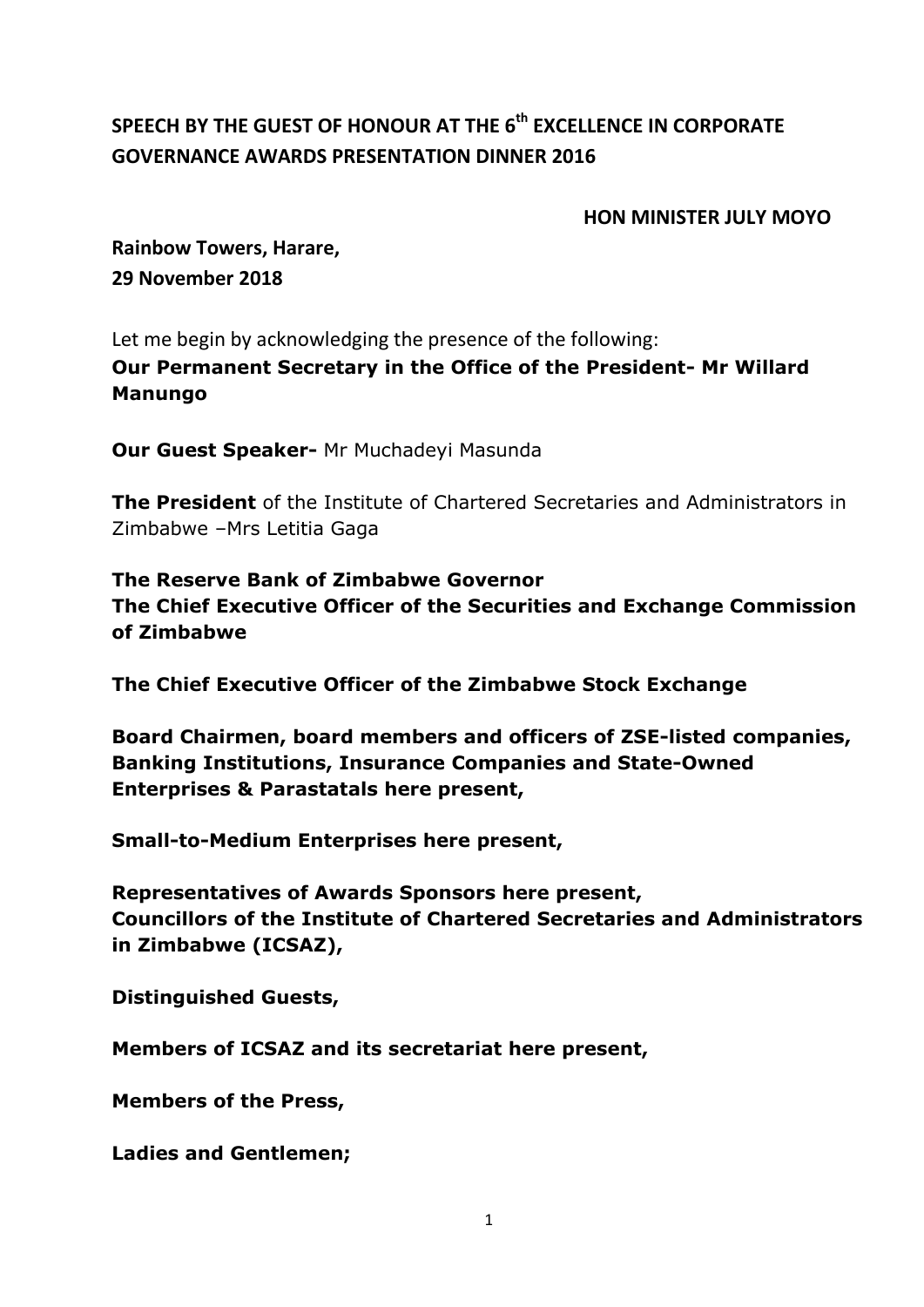I feel honoured to be here this evening to officiate at the 6 **th Excellence in Corporate Governance Awards ceremony** organised by the Institute of Chartered Secretaries and Administrators in Zimbabwe **(ICSAZ)**.

I have been informed that the ICSAZ Excellence in Corporate Governance Awards were designed to recognise boards of companies that excel in corporate governance practices. I commend the Institute for running these Awards as they embody an aspiration and commitment we share as Government - that of promoting a culture of responsibility and accountability in Zimbabwe.

Ladies and Gentlemen, the theme: **"Good Corporate Governance, the key for Sustainable Economic Growth**" is particularly important at this time in our country when we are courting both Foreign and Local investors. **Indeed a culture of good corporate governance and zero tolerance to corruption, in both private and public sectors, is crucial for sustainable economic development.** As Government, we have shown commitment through the ongoing initiatives to improve the Ease of Doing Business in Zimbabwe by modernising our laws and aligning them to the New Constitution. We have said "NO!" to corruption. I call upon the private sector to complement Government effort to make Zimbabwe a safe investment destination, especially in the fight against corruption and poor corporate governance.

Ladies and Gentlemen, **corruption** and poor corporate governance are the major stumbling blocks facing business sustainability in both the private and public sectors of our economy. Wanton greediness and the need for self-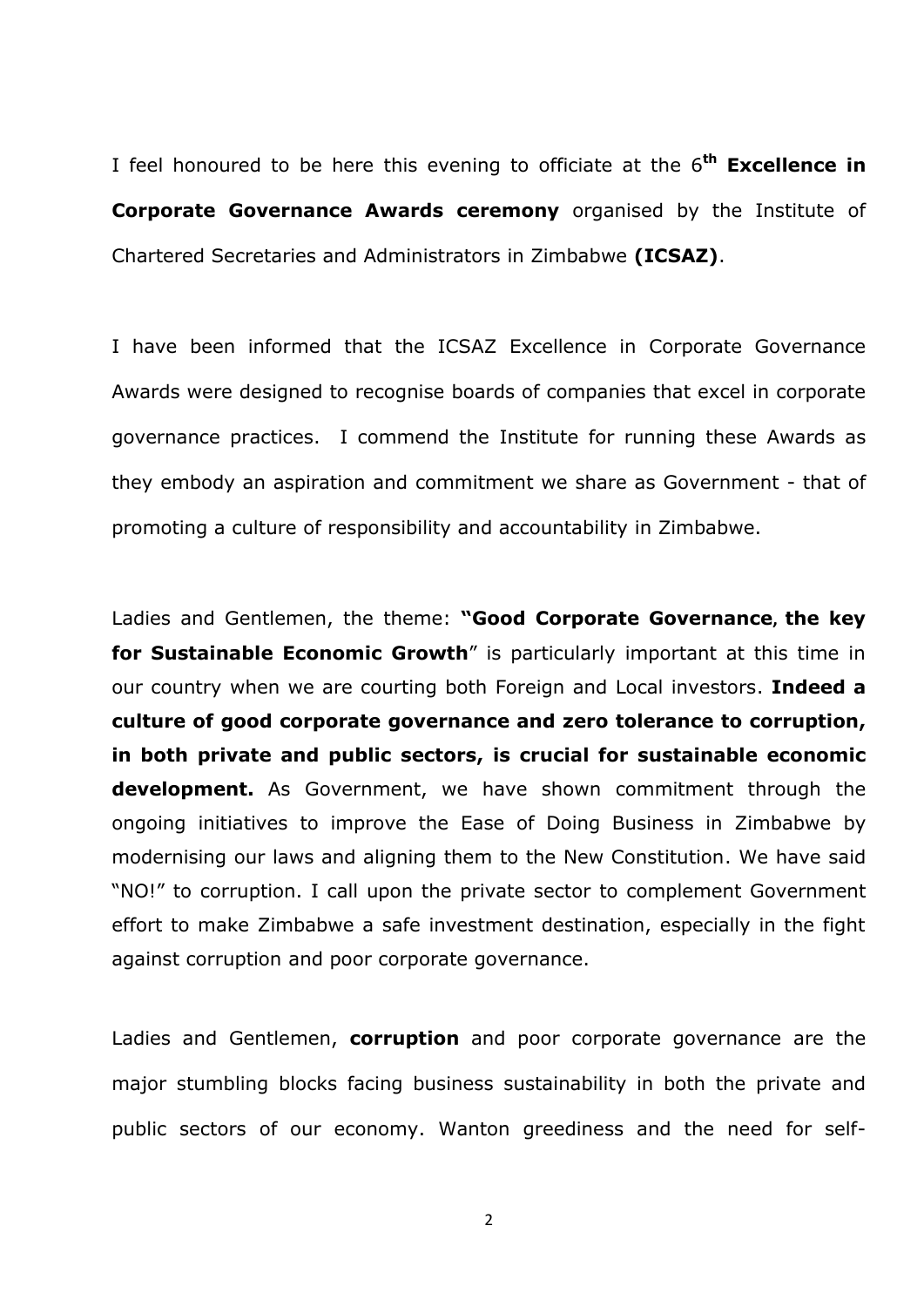enrichment at all cost are the root causes of **Corruption**. As the Government, we are saying, **Corruption** has no place in this second republic.

Ladies and Gentlemen, we acknowledge and appreciate that the bureaucratic bottlenecks in our public administration systems are aggravating the scourge of corruption. This is why, as the second republic, we are putting emphasis on the "Ease of Doing Business" initiatives which will help reduce incidents of potential corruptible interfaces in business transactions. We believe that the bottlenecks in our public administration system will be dismantled substantially by the egovernment solutions we are currently implementing as Government.

Ladies and gentlemen, there is no doubt, poor corporate governance contributes to the proliferation of corruption, damaging the interests of investors and reducing existing transparency. Inevitably, poor corporate governance impairs investor confidence and negatively affects the operating performance of firms by raising the cost of capital and reducing firm value. Then, who would want to invest in any country with opaque administration?

Ladies and Gentlemen, I believe that the notion that **corruption makes bad business** is not yet integrated into the corporate culture. It is within the power of business people to condemn corruption as a vice. This condemnation should be aimed at both the public institutions and the private sector.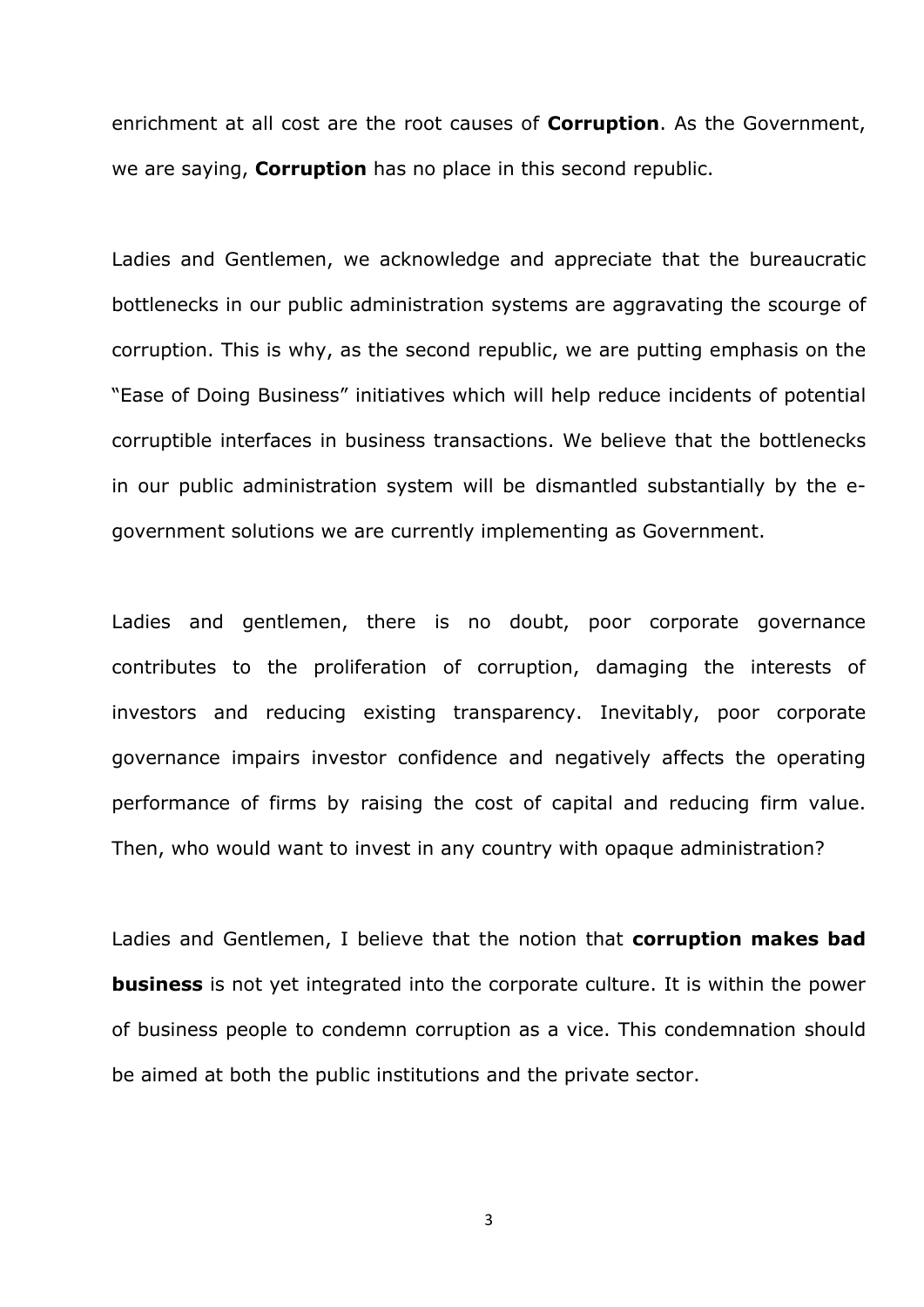As Government, we have legislated anti-corruption laws in Zimbabwe and established an Anti-Corruption Commission as an indication of our commitment to fight this vice. But for our anti-corruption initiatives to be effective and sustainable, we must focus on both sides of the corruption equation: **the supply and the demand sides**. The role that private sector companies can play in the fight is therefore not to be accomplices. I want to argue that the private sector supports corruption in the public sector. I say so because in reported cases of public sector corruption, the private sector players have been exposed as viable conduits to siphon public funds! Therefore Ladies and Gentlemen, good corporate governance in the private sector can lead to the reduction of corruption in the public sector by addressing most of the problems and pressures that emanate from private sector players.

This year, the government had enacted the Law, Public Entities and Corporate Governance Act, which is aimed at ensuring good corporate governance in State Enterprises and Parastatals. I am sure this piece of legislation will go a long way in addressing governance issues in Public Institutions and enterprises. As government, we are happy tonight because the Institute is going to present corporate governance awards to State Owned Enterprises and Parastatals (SEPs). This is a clear testimony that we as Government, we rally behind good corporate governance.

Ladies and Gentlemen, the importance of state enterprises and parastatals to the economy of Zimbabwe cannot be overemphasised. These entities were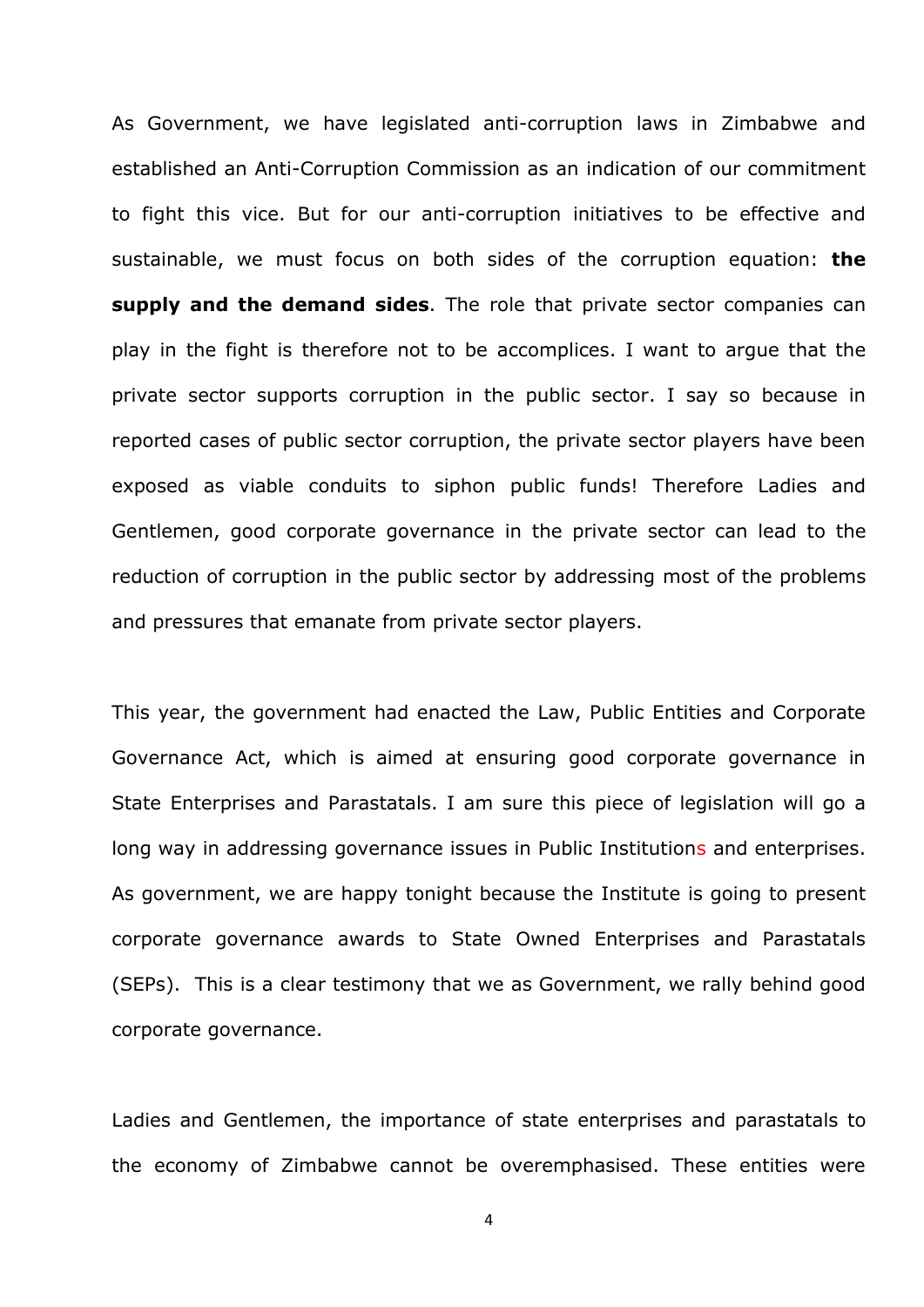established to provide diverse services to both the public and corporate institutions. In most cases, the services offered by these entities provide a platform upon which other economic activities can ride and grow such as telecommunications or ICTs, transport services and infrastructure, energy and power. In essence, public enterprises are key enablers that, if managed efficiently, can facilitate economic growth and sustainable development.

Ladies and Gentlemen, I am sure you agree with me, Leadership and good governance go hand in hand. Leadership is a critical ingredient of good governance. Leadership is a talent for transformation: the ability to bring out the best in others for the greater good of all. There is recognition of the importance of leadership - of people who can instil a sense of moral and social responsibility into their every activity and who can build communities of common ideas and ideologies. Leadership also means inspiration and illumination - guiding others through personal examples and charisma. It also means defining and designing a direction and then enabling others to reach the goal. Everyone in various capacities is a leader, I therefore challenge you to go out there and be exemplary, be good leaders with good ethics and practice best corporate governance.

Ladies and Gentlemen, any authority or regulator who is serious about good corporate governance should take these awards seriously. Ladies and